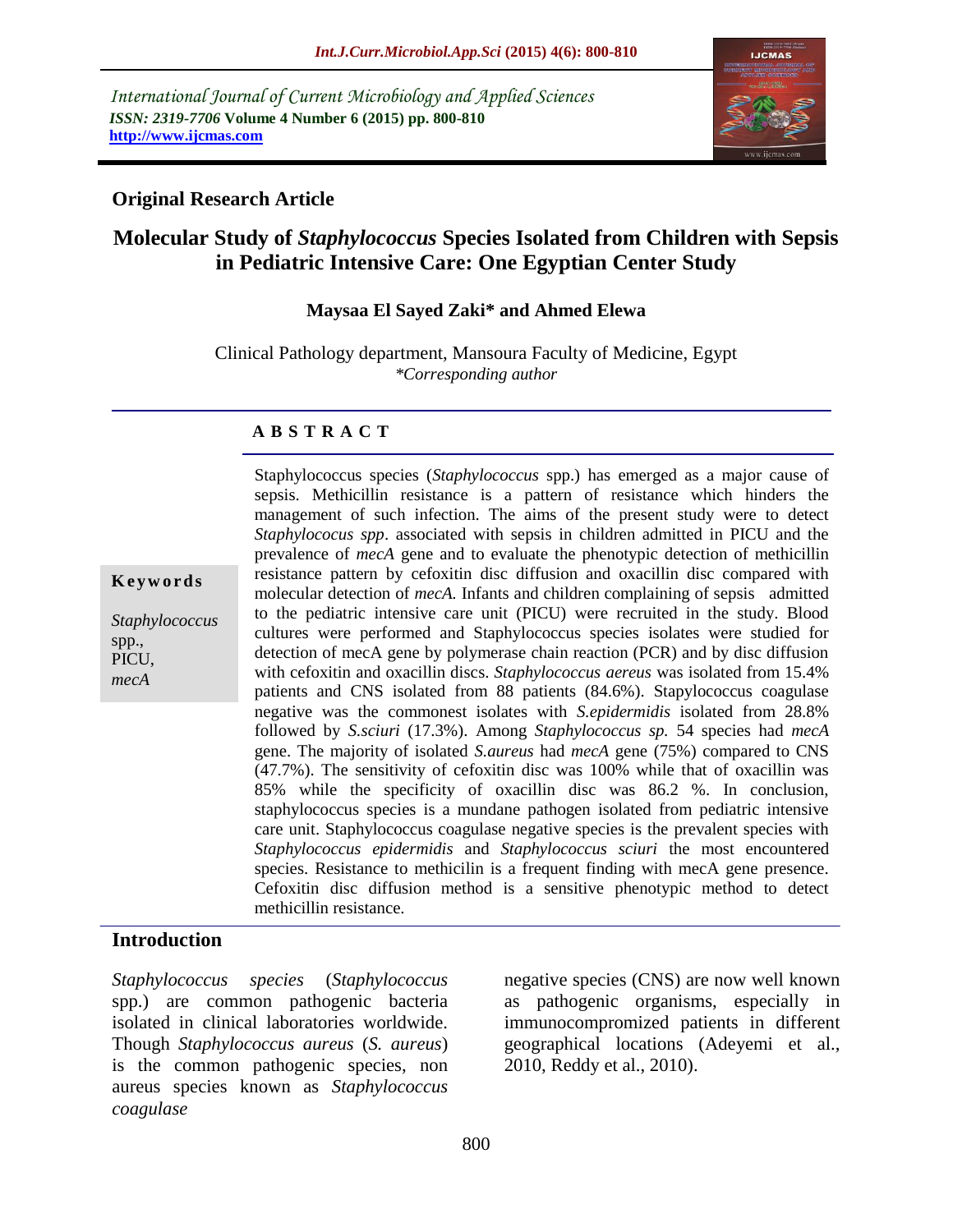CNS is considered an opportunistic pathogen being isolated from hospital acquired infection (HAI) especially with the extended use of medical devices. The capacity of CNS to form biofilm within foreign prostheses or medical devices (Diaz et al., 2005). Higher percentages of isolated CNS previously reported are *Staphylococcus epidermidis* (76%) and *Staphylococcus haemolyticus* (32%) (Marino et al., 2001, Casey et al., 2007, Diaz et al., 2008). However, other CNS species can be associated with (HAI).

Among susceptible patients in hospital for CNS are neonates and children in pediatric intensive care units (PICU). CNS is associated with high morbidity and mortality rates and prolonged hospital stay (Geme and Harris 1991, Stoll et al., 1996, Mittendorf et al., 1999 - Stoll et al., 2002, Isaacs, 2003, Healy et al., 2004, Liljedahl et al., 2004, Stoll et al., 2004).

The laboratory diagnosis of invasive infections caused by CNS carries a challenge for clinical microbiologists as these organisms are considered normal human flora, therefore microbiological culture isolation may indicate culture contamination. Several laboratory definitions of CNS sepsis exist. Some investigators have defined CNS infection as either two positive blood cultures drawn within two days of each other or one positive blood culture, and observed elevated C-reactive protein within two days of the CNS positive culture (Stoll et al., 2002).

*Staphylococcus* spp. is known to have resistance to multiple antibiotics especially to beta lactams antibiotics and especially for methicillin (Gould et al., 2012). The accurate reporting of susceptibility pattern of isolated *Staphylococcus* sp. is of utmost importance for effective clinical

management of those patients with choosing appropriate modalities of therapeutic regimen. The mechanism of Methicillin resistance depends mainly on the production of altered penicillin-binding protein (PBP), 2a coded by the *mec*A gene complex (Dumitrescu et al., 2010). This altered PBP 2a in the bacterial cell walls is the cause of diminished susceptibility to methicillin. In heterogeneous pattern of resistance all bacterial cells in an intrinsically resistant organism carry the mecA gene; nevertheless, it is only expressed by a small number of bacterial cells. This phenomenon explains why routine tests may fail to detect methicillin resistance in *Staphylococcus spp*. The cefoxitin disc diffusion method is considered a better indicator than oxacillin for the detection of heterogeneous methicillin resistance and is recommended by the CLSI (Swenson and Tenover, 2005, CLIS, 2008).

Molecular detection of *the mecA gene* by polymerase chain reaction (PCR) is the most accurate method for detection of clinical *Staphylococcus* spp. methicillin resistant isolates (Majouri et al., 2007, Akpaka et al., 2008, Mohanasoundaram and Lalitha, 2008). Laboratories use a variety of phenotypic tests for the detection of methicillin resistance in staphylococci. These phenotypic screening methods include disk diffusion tests with either cefoxitin (Cefox) or moxalactam (Moxa) on Mueller Hinton (MH) agar incubated at 37°C, oxacillin on MH agar incubated at 30°C (Oxa30) and oxacillin on salt MH agar incubated at 37°C (Oxa37). It is also possible to detect PBP 2a in isolates using a commercial agglutination test (Seydi et al., 2004, Affolabi et al., 2012).

The aims of the present study were to detect *Staphylococus spp*. associated with sepsis in children admitted in PICU and the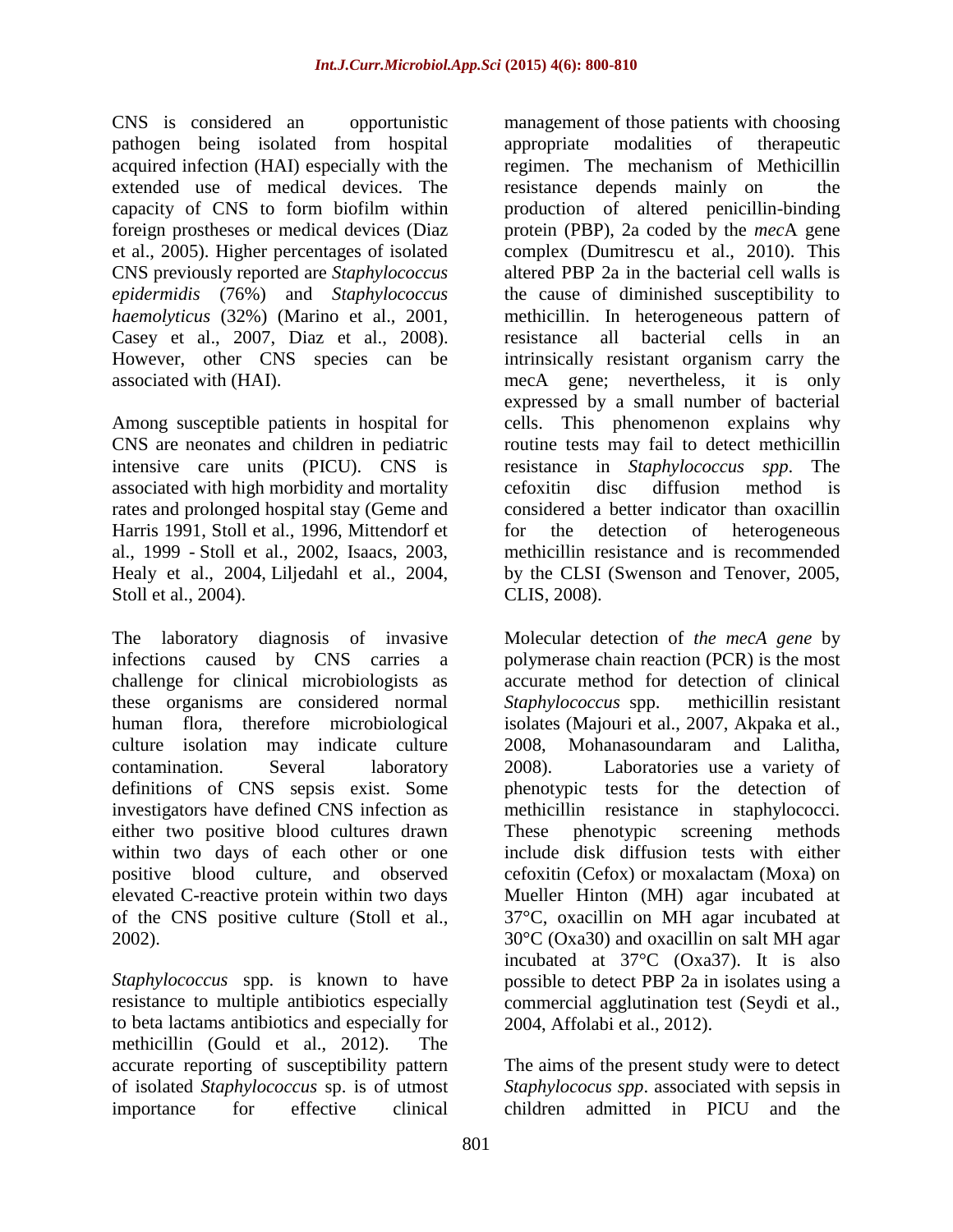prevalence of *mecA* gene and to assist the phenotypic detection of methicillin resistance pattern by cefoxitin disc diffusion and oxacillin disc compared with molecular detection of *mecA.*

## **Material and Method**

Infants and children between 6 months and 15 years of age complaining of sepsis admitted to the PICU of Mansoura University Children's Hospital during a period of one year from January 2014 till January 2015 were recruited in the study. This study was approved by the ethical committee of Mansoura Faculty of Medicine and the parents of each child signed a written informed consent.

Clinical sepsis was "defined as the presence of three or more of the following categories of clinical signs derived from a validated sepsis score: (a) temperature instability (hypothermia, hyperthermia); (b) respiratory (grunting, intercostal retractions, apnea, tachypnea, cyanosis); (c) cardiovascular (bradycardia, tachycardia, poor perfusion, hypotension); (d) neurologic (hypotonia, lethargy, seizures); (e) gastro intestinal (feeding intolerance, abdominal distension) (Tollner, 1982)". A full laboratory sepsis screen which included cerebro-spinal fluid analysis and cultures from blood, urine, endotracheal aspirate (infants on mechanical ventilation) and culture of indwelling central lines was performed.

### **Microbiological methods**

Blood samples of patients with suspected bacteraemia were analyzed using the Bactec 9050 automated blood culture system (Becton Dickinson Diagnostic systems, Maryland, USA). Positive blood cultures were isolated on blood agar and mannitol salt agar plates (Oxoid, Basingstoke, UK)

and plates were incubated at 35°C for 24 hours. Organisms were detected based on Gram staining, standard biochemical tests and colony morphology. Identification to the species level was done using the MicroScan® Walk Away diagnostic microbiology system (Siemens HealthCare Diagnostics, formerly Dade Behring, USA).

## **Antibiotic susceptibility**

Antibiotic susceptibilities of the isolated strains were determined by the disk diffusion method on Mueller-Hinton agar plates according to the regulations of the Clinical and laboratory Standards Institute (CLS, 2007). The used discs were oxacillin  $(1\mu$ g) disc, cefoxitin  $(30 \mu$ g), Flouroquinolone (5 μg), ceftazidime (30 μg), ceftriaxone (30 μg), cefoperazone (75 μg ) , ampicillin (10 μg), piperacillin (100 μg), vancomycin (5 μg ), cefotaxime (30 μg).

## **PCR Detection for** *mecA*

## **DNA extraction**

Staphylococcal DNA was isolated by classical chloroform, phenol extraction method as previously described (Maniatis, et al., 1982).

The primers used for detection of *mecA* gene were (mecA F: 5' GTAGAAAT GACTGAA CGTCCGATGA 3' and *mecA* R: 5' CCAA TTCCACATTGTTTCGGTCTAA 3'). The reaction condition was similar to that previously reported (Geha, et al., 1994).

The PCR reagent mixture consisted of 200uM deoxynucleoside triphosphates, 10 mM Tris (pH 8.3), 50 mM KCl, 1.5 uM MgCl2, 0.5% Tween, 10% glycerol, 50 pmol of mecA primers, 0.5% isopsoralen compound 10 and 1.25 U of Ampli Taq DNA polymerase (Perkin-Elmer Cetus,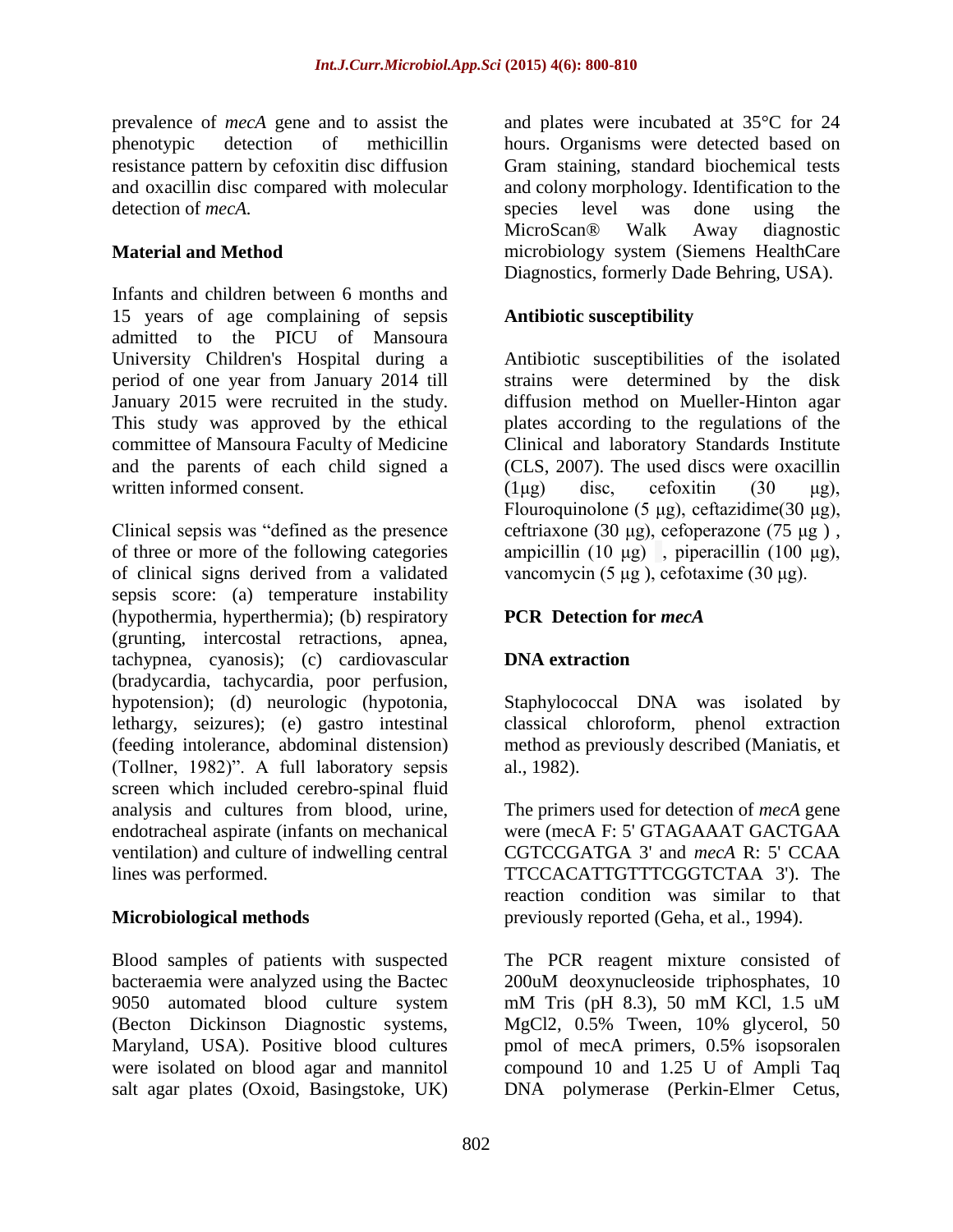Norwalk, Conn.) Then add DNA extract solution 2 microns and water to be added to the PCR mixture for a 50 microns reaction mixture.

A Biometra DNA thermocycler was programmed with the initial denaturation for 4 min at 94°C; then 30 cycles with a 45seconds denaturation step at 94°C, a 45 second annealing step at 56°C and a 30 seconds extension step at 72°C and 2 min and a holding step at 4°C until the sample was analyzed. The PCR products were electrophoresed, stained with 10μM ethidium bromide and visualized by using UV transillumination. Amplification with these primers gave rise to a 310-bp mecAspecific product.

### **Statistical analysis**

The results were analyzed by the use of SPPS (Statistical package for the Social Sciences) version 16. Sensitivity, specificity, positive values and negative predictive values were calculated for cefoxitin disc and oxacillin disc compared to detection of the mecA gene by PCR by using the following equations:

Sensitivity divides TP by (TP+FN) x100. Specificity, divides TN by (FP+TN) x100 Positive predictive value, divides TP by  $(TP+FP)$  x100) Negative predictive value divides TN by  $(TN+FN)$  x100

TP=true positive, FN=false negative, FP false positive, TN=true negative**.** 

### **Results and Discussion**

Among affected infants and children admitted to PIUC during the period from January 2014 to January 2015 gram positive sepsis was identified in 120 blood samples.

From these isolates, 104 were identified as *Staphylococcus species*.

Table 1 summarized *Staphylococcus sp*. Isolated from our patients. Staphylococcus aureus was isolated from 15.4% patients and CNS isolated from 88 patients (84.6%). Stapylococcus coagulase negative was the commonest isolates with *S.epidermidis* isolated from 28.8% followed by *S.sciuri*  (17.3%), table 1*.*

Figure 1 & table 2 represented the resistance pattern among isolated *Staphylococci* species. The major resistance pattern was toward ampicillin and ceftriaxone (55.8%). Resistance for oxacillin disc was 25% and for cefoxitin was 32.7%. Antibiotics resistance was common in both *S.aureus* and CNS. The highest resistance was for ampicillin, and cefotaxime for *S.aureus* (75 % for each) and for CNS (63.6 % & 50 %, respectively). Methicillin resistance of *S.aureus* was mainly toward oxacillin (75%) while for CNS it was mainly toward cefoxitin (100%).

Among *Staphylococcus sp.* 54 species had *mecA* gene. The majority of isolated *S.aureus* had *mecA* gene (75%) compared to CNS (47.7%), table3

The sensitivity and specificity discs methods compared to *mecA* detection by PCR for detection of methicillin resistant staphylococcus spp. are shown in table 4. Oxacillin disk diffusion tests had the lower sensitivity (85%) than that of cefoxitin disc (100%) though had higher specificity  $(86.6\%)$ .

CNS is normal flora in human and turn to be pathogenic bacteia in immunocompromised patients (Raad et al., 1998). CNS is identified as pathogenic etiology in up to 80% of sepsis in neonates. The most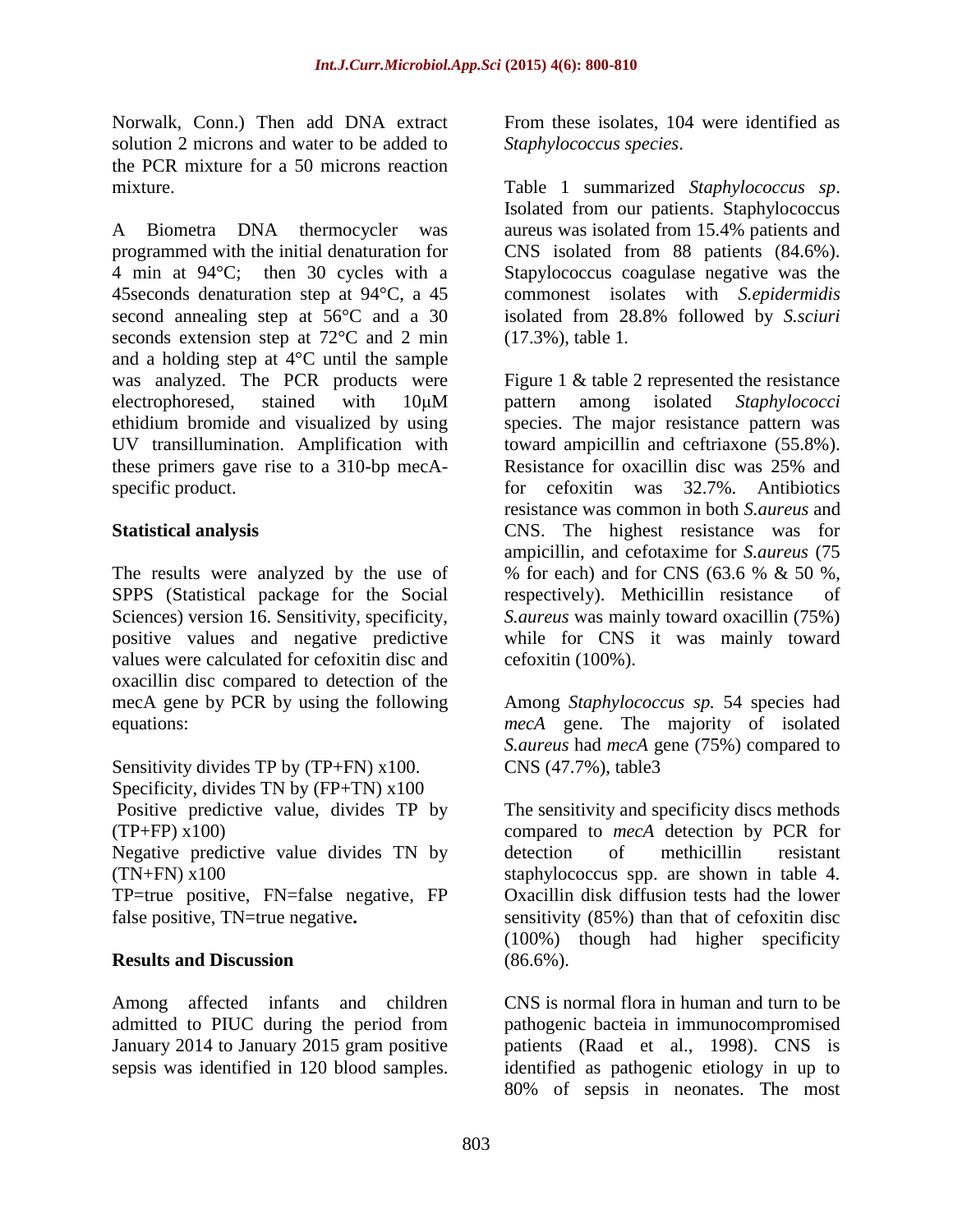frequent isolated CNS species is *Staphylococcus epidermidis* followed by *Staphylococcus haemolyticus* (Hira et al., 2007,Gheibi et al., 2008, Dimitriou et al., 2011).

In the present study CNS was isolated from 88 patients (84.6%) admitted to PICU with the commonest isolates *S.epidermidis* 28.8% followed by *S.sciuri* (17.3%).

*Staphylococcus epidermidis* represented main bacterium found on human skin. Infection in intensive care units by this bacterium usually occurs by contaminating of the medical device. The contamination of intravenous devices like intravenous line is associated with the production of a virulence factor known as the ability of organism to form biofilm (Costerton et al., 1995).

*Staphylococcus sciuri*, is another common CNS isolated from our patients, is well known pathogens found to be associated with numerous infections and with septic shock (Chen et al., 2007).

*Staphylococcus aureus* was isolated from 15.4% patients. Previous reports in adults intensive care units the isolation rates for *Staphylococcus aureus* was reported in 35 (25.7 %) (Lim et al., 2014), while in children it was *Staphylococcus epidermidis* (55.4%), *Staphylococcus aureus* (9.5%) (Babay et al., 2005). These results highlight the importance of CNS as a pathogenic bacterium in PICU.

The present study highlights the presence of multi-drug resistance among the isolated staphylococci species. Antibiotics resistance was common in both *S.aureus* and CNS. The highest resistance was for ampicilin, and cefotaxime for *S.aureus* (75% for each) and for CNS (63.6%& 50% respectively). Methicillin resistance of *S.aureus* was mainly toward oxacillin (75%) while for CNS it was mainly toward cefoxitin (100%).

These findings are concurrent with previous data where isolated staphylococci species from neonatal intensive care units may show resistance to methicllin up to 100% with connection to multiple resistance to other antibiotics (Qu et al., 2010,Abd El Hafez et al., 2011), especially to betalactams antibiotics. (Brzychczy-Wloch et al., 2013). Lower rates of oxacillinresistant *Staphylococcus* species were reported in developed countries like United Kingdom 15.1% (Denniston et al., 2006) and in USA 16.3% and in New Zeland 12.7% ( [Pereira](http://www.ncbi.nlm.nih.gov/pubmed/?term=Pereira%20VC%5Bauth%5D) et al., 2014). However the rate increased in other study from USA to reach 47.4% (Dolapo et al., 2014).

These results indicate that Methicillinresistant *Staphylococcus* spp. are common pathogen in PICU and can cause catastrophic outcome in those affected patients due to associated risk factors like use of invasive procedures (Kuint et al., 2007). Thus the rapid detection of these organisms is an important issue to perform adequate management of health care associated infections (Sloos et al., 2000).

Investigation of the *mecA* gene in CNS using the PCR technique is nowadays regarded as the gold standard with a view to determining methicillin resistance (Pereira et al., 2010). The rate of methicillin resistant Staphylococcus species detected by cefoxitin disc was higher for both *S.aureus* (75%) and CNS (100%) than the proportion (60-70%) reported in some hospitals in developed countries in Europe (Stefani and Varaldo, 2003).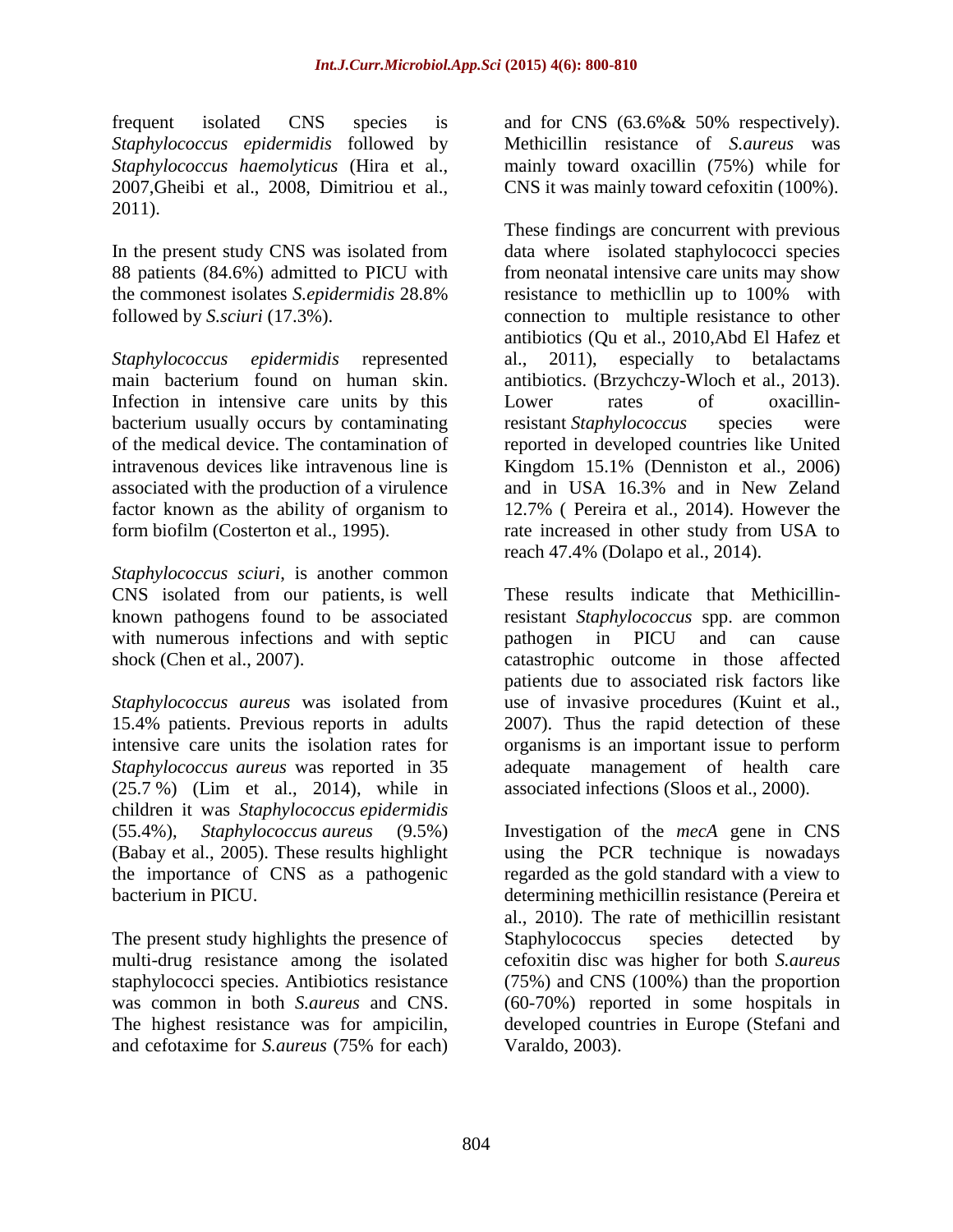#### *Int.J.Curr.Microbiol.App.Sci* **(2015) 4(6): 800-810**

| Staphylococcus sp. | No. (%)      |
|--------------------|--------------|
| S. aureus          | $16(15.4\%)$ |
| <b>CNS</b>         | 88(84.6%)    |
| S. epidermidis     | 30(28.8%)    |
| S. sciuri          | 18(17.3%)    |
| S. hominis         | 14(9.6%)     |
| S. saprophyticus   | $9(3.8\%)$   |
| S. cohnii          | $5(3.8\%)$   |
| S. xylosus         | $5(3.8\%)$   |
| S. intermedius     | $3(1.9\%)$   |
| S. hyicus          | $3(1.9\%)$   |
| S. haemolyticus    | $1(1.9\%)$   |
| Total              | 104(100%)    |

**Table.1** *Staphylococcus sp*. Isolated from patients

**Table.2** Resistance pattern among isolated Staphylococcus species

|                 | S. aureus |       | <b>CNS</b> |       |       |
|-----------------|-----------|-------|------------|-------|-------|
|                 | No.       | $\%$  | No.        | $\%$  | P     |
| Oxacillin       | 12        | 75%   | 50         | 56.8% | 0.2   |
| Cefoxitin       | 6         | 37.5% | 88         | 100%  | 0.4   |
| Flouroquinolone | $\theta$  | 0%    | 28         | 31.8% | 0.03  |
| ceftazidime     | $\theta$  | $0\%$ | 36         | 40.9% | 0.007 |
| ceftriaxone     | 12        | 75%   | 50         | 56.8% | 0.2   |
| cefoperazone    | 6         | 37.5% | 28         | 31.8% | 0.7   |
| ampicillin      | 12        | 75 %  | 56         | 63.6% | 0.2   |
| cefotaxime      | 12        | 75%   | 44         | 50%   | 0.02  |
| Piperacillin    | 0         | 0%    | 34         | 38.6% | 0.01  |
| vancomycin      | 0         | 0%    | 32         | 36.4% | 0.02  |
| Total           | 16        | 100%  | 88         | 100%  |       |

**Table.3** *mec A* among isolated *Staphylococcus sp.*

|                  |    | <i>S.aureus</i> |  | <b>CNS</b>   |  |
|------------------|----|-----------------|--|--------------|--|
| <i>mecA</i> gene |    | No. %           |  | $N0^{96}$    |  |
| Positive         | 12 | 75%             |  | 42 47.7%     |  |
| Negative         | 4  | 25%             |  | 46 52.3%     |  |
| Total            | 16 |                 |  | 100% 88 100% |  |
| $P = 0.04$       |    |                 |  |              |  |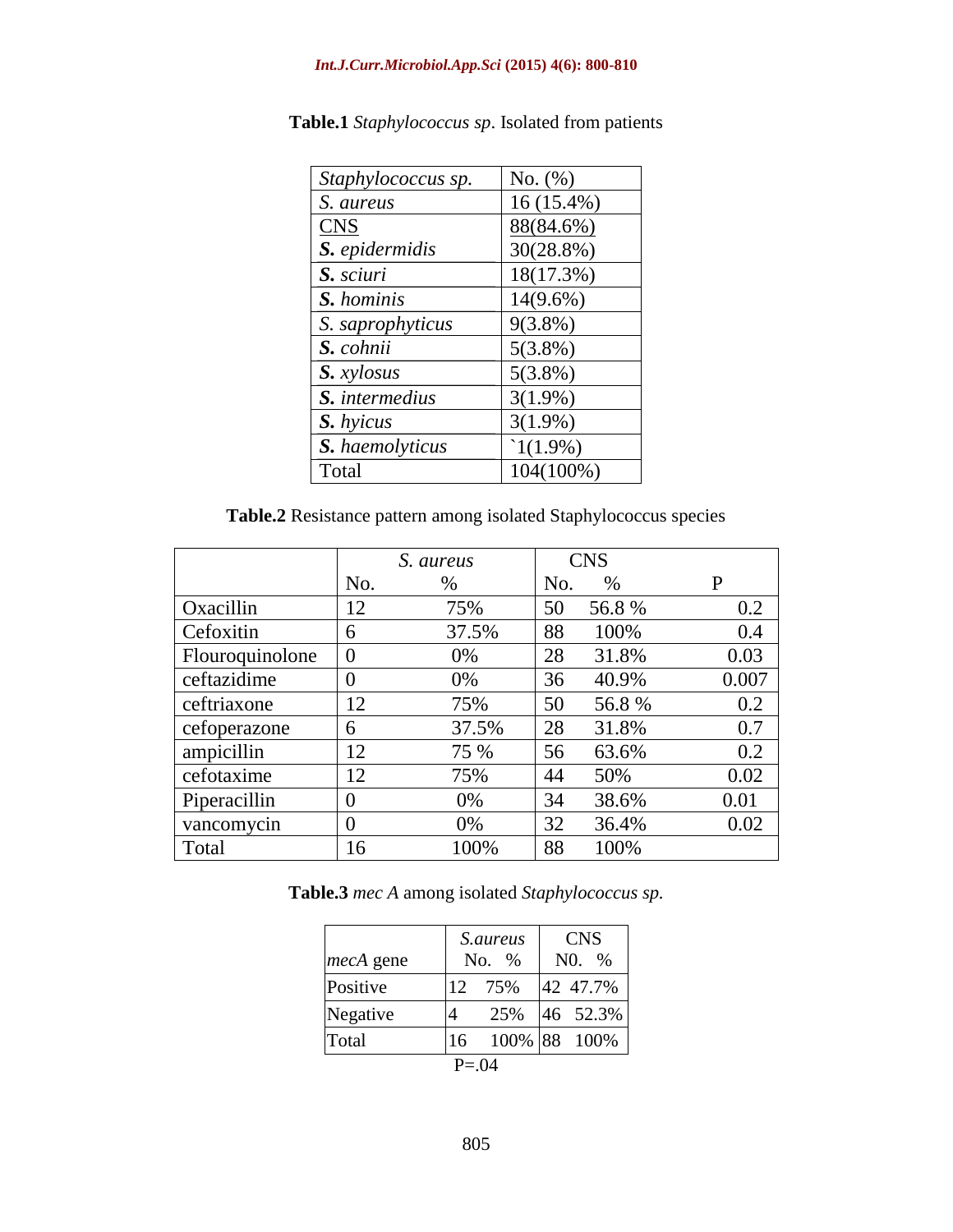|            | sensitivity | specificity | Positive<br>predictive<br>value | Negative<br>Predictive<br>value |
|------------|-------------|-------------|---------------------------------|---------------------------------|
| cefoxitine | 100 %       | 55.6 %      | 57.5%                           | 100%                            |
| oxacillin  | 85%         | 86.2%       | 87.1%                           | 100%                            |

**Table.4** Detection of methicillin resistance among isolated Staphylococcus species by phenotypic and genotypic methods



cefoxitin (cefo), Flouroquinolone (flourq), ceftazidime(ceftaz), ceftriaxone (ceftr), cefoperazone (cefop) , ampicillin (amp), piperacillin (pipera), vancomycin (vancom ), cefotaxime (cefo)

The presence of emergence of methicillin resistant Staphylococci species in this study reflects the ability of these strains to spread within and between hospitals (Widerström et al., 2006, Monsen et al., 2000) through hands of health care staff and equipments. Special therapeutic modalities should be thought for those patients to treat the infections and to prevent further uncontrolled spread of these species. Mupirocin's appears as a good therapeutic modality (Perl et al., 2002).

The presence of *mecA* gene was confirmed with PCR method in staphylococcus isolates in the present study. The majority of isolated *S.aureus* had *mecA* gene (75%) compared to CNS (47.7%).In previous study the rate of detection of mecA gene in CNS was up to 100% (Brzychczy-Wloch et al., 2013).

Methicillin resistance in *Staphylococci* sp. is acquired from the presence of staphylococcal cassette chromosome mec (SCCmec) which is known as mobile genetic element carrying *mecA*. There is eight SCCmec types that differs in the size and in the allotypic combination of the mec (A, B, C) (Zhang et al., 2009).

The limitations of the present study were the limited number of the used primers for detection of mec genes types. This could explain the lower rate of mecA detection among Staphylococcus sp. identifiesd by disc susceptibility as methicillin resistant.

The present study demonstrated that oxacillin disk diffusion tests had the lower sensitivity (85%) than that of cefoxitin disc (100%) though had higher specificity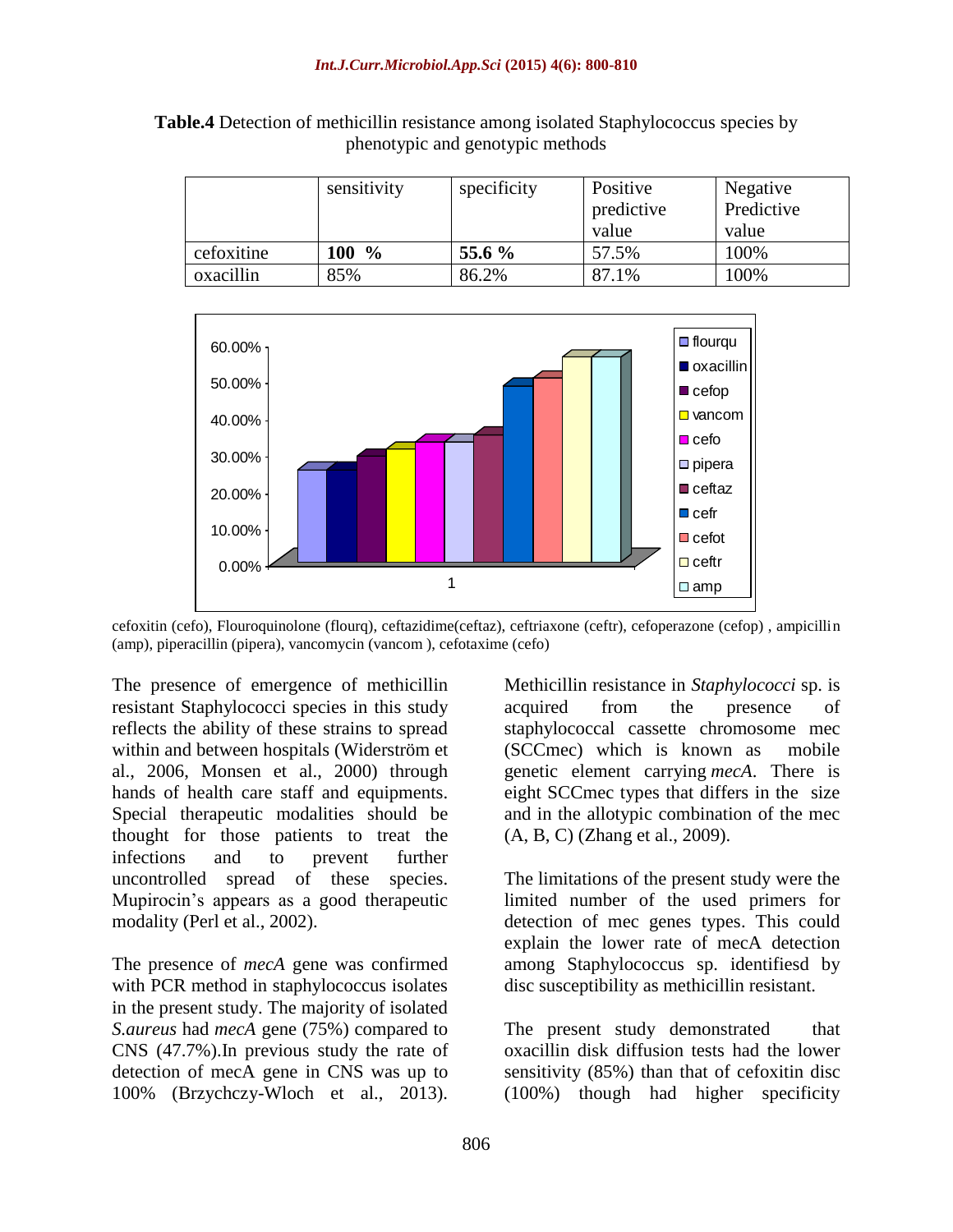(86.2%). These findings are online with other studies (Datta et al., 2011, Olowe et al., 2013, Affolabi et al., 2014). Though this test is still in use in many of our microbiological laboratories, we would recommend using cefoxitin as screening test according to our study.

In conclusion, staphylococcus species is a mundane pathogen isolated from pediatric intensive care unit. Staphylococcus coagulase negative species is the prevalent species with *Staphylococcus epidermidis* and *Staphylococcus sciuri* the most encountered species. Resistance to methicilin is a frequent finding with mecA gene presence. Cefoxitin disc diffusion method is a sensitive phenotypic method to detect methicillin resistance.

## **References**

- Abd El Hafez M, Khalaf NG, El Ahmady M, Abd El Aziz A, Hashim Ael G (2011). An outbreak of methicillin resistant Staphylococcus epidermidis among neonates in a hospital in Saudi Arabia. J Infect Dev Ctries, 5:692–699.
- Adeyemi AI, Sulaiman AA, Solomon BB, Chinedu OA, Victor IA (2010). Bacterial blood stream infections in HIV-infected adults attending a Lagos teaching hospital. J. Health Popul. Nutr. 28:318-326.
- Affolabi D, Ade G, Bankolé H, Hounkpe C, Satchi A, Soclo Dansi E, Anagonou S (2012). Trends on antibiotic resistance in common bacterial infections in Cotonou. J. de la Société de Biologie Clinique. 16:79-83.
- Affolabi D, Odoun M , Ahovegbe L, Wachinou A P, Kehinde A, Sogbo F, Faïhun F, Bekou W, Massougbodji A , Anagonou S (2014) . Assessment of five phenotypic tests for detection of methicillin-resistant staphylococci in

Cotonou, Benin. Afr J of Microb Res,. 8(11). 1112-1117

- Akpaka PE, Kissoon S, Rutherford C, Swantson WH, Jayaratne P (2008). Evaluation of methods and costs for detecting methicillin- resistant *Staphylococcus aureus* isolates from clinical specimens at regional hospitals in Trinidad and Tobago. West Indian Med. J. 57:24-27.
- [Babay HA,](http://www.ncbi.nlm.nih.gov/pubmed/?term=Babay%20HA%5BAuthor%5D&cauthor=true&cauthor_uid=16228055) [Twum-Danso K,](http://www.ncbi.nlm.nih.gov/pubmed/?term=Twum-Danso%20K%5BAuthor%5D&cauthor=true&cauthor_uid=16228055) [Kambal](http://www.ncbi.nlm.nih.gov/pubmed/?term=Kambal%20AM%5BAuthor%5D&cauthor=true&cauthor_uid=16228055)  [AM,](http://www.ncbi.nlm.nih.gov/pubmed/?term=Kambal%20AM%5BAuthor%5D&cauthor=true&cauthor_uid=16228055) [Al-Otaibi FE](http://www.ncbi.nlm.nih.gov/pubmed/?term=Al-Otaibi%20FE%5BAuthor%5D&cauthor=true&cauthor_uid=16228055) (2005).Bloodstream infections in pediatric patients. [Saudi](http://www.ncbi.nlm.nih.gov/pubmed/16228055)  [Med J](http://www.ncbi.nlm.nih.gov/pubmed/16228055); 26(10):1555-61.
- [Brzychczy-Wloch M,](http://www.ncbi.nlm.nih.gov/pubmed/?term=Brzychczy-Wloch%20M%5BAuthor%5D&cauthor=true&cauthor_uid=24359473) [Borszewska-Kornacka](http://www.ncbi.nlm.nih.gov/pubmed/?term=Borszewska-Kornacka%20M%5BAuthor%5D&cauthor=true&cauthor_uid=24359473)  [M,](http://www.ncbi.nlm.nih.gov/pubmed/?term=Borszewska-Kornacka%20M%5BAuthor%5D&cauthor=true&cauthor_uid=24359473) [Gulczynska E,](http://www.ncbi.nlm.nih.gov/pubmed/?term=Gulczynska%20E%5BAuthor%5D&cauthor=true&cauthor_uid=24359473) [Wojkowska-Mach](http://www.ncbi.nlm.nih.gov/pubmed/?term=Wojkowska-Mach%20J%5BAuthor%5D&cauthor=true&cauthor_uid=24359473)  [J,](http://www.ncbi.nlm.nih.gov/pubmed/?term=Wojkowska-Mach%20J%5BAuthor%5D&cauthor=true&cauthor_uid=24359473) [Sulik M,](http://www.ncbi.nlm.nih.gov/pubmed/?term=Sulik%20M%5BAuthor%5D&cauthor=true&cauthor_uid=24359473) [Grzebyk M,](http://www.ncbi.nlm.nih.gov/pubmed/?term=Grzebyk%20M%5BAuthor%5D&cauthor=true&cauthor_uid=24359473) [Luchter](http://www.ncbi.nlm.nih.gov/pubmed/?term=Luchter%20M%5BAuthor%5D&cauthor=true&cauthor_uid=24359473)  [M,](http://www.ncbi.nlm.nih.gov/pubmed/?term=Luchter%20M%5BAuthor%5D&cauthor=true&cauthor_uid=24359473) [Heczko PB,](http://www.ncbi.nlm.nih.gov/pubmed/?term=Heczko%20PB%5BAuthor%5D&cauthor=true&cauthor_uid=24359473)[Bulanda M](http://www.ncbi.nlm.nih.gov/pubmed/?term=Bulanda%20M%5BAuthor%5D&cauthor=true&cauthor_uid=24359473) (2013). Prevalence of antibiotic resistance in m ultidrug resistant coagulasenegative sta phylococciisolated from invasive infecti on invery low birth weight neonates in t wo Polish NICUs. [Ann Clin Microbiol](http://www.ncbi.nlm.nih.gov/pubmed/?term=Prevalence+of+antibiotic+resistance+in+multi-drug+resistant+coagulase-negative+staphylococci+isolated+from+invasive+infection+in+very+low+birth+weight+neonates+in+two+Polish+NICUs)  [Antimicrob.](http://www.ncbi.nlm.nih.gov/pubmed/?term=Prevalence+of+antibiotic+resistance+in+multi-drug+resistant+coagulase-negative+staphylococci+isolated+from+invasive+infection+in+very+low+birth+weight+neonates+in+two+Polish+NICUs) 20; 12:41.
- Casey AL, Lambert PA, Elliot TSJ (2007). Staphylococci. Int J Antimicrob Agents 29: 23-32.
- Chen S, Wang Y, Chen F, Yang H, Gan M, et al. (2007). A Highly Pathogenic Strain of *Staphylococcus sciuri* Caused Fatal Exudative Epidermitis in Piglets. PLoS ONE 2(1): e147.
- Clinical and Laboratory Standards Institute. *M100-S17(*2007). *Performance standards for antimicrobial susceptibility testing : seventeenth informational supplement.* Clinical and Laboratory Standards Institute, Wayne, Pennsylvania, USA.
- Clinical and Laboratory Standards Institute (2008). Performance Standards for Antimicrobial Susceptibility Testing: Eighteenth Informational Supplement M100-S18. CLSI, Wayne, PA, USA.
- Costerton JW, Lewandowski Z, Cadwell DE, Korber DR, Lappin-Scott HM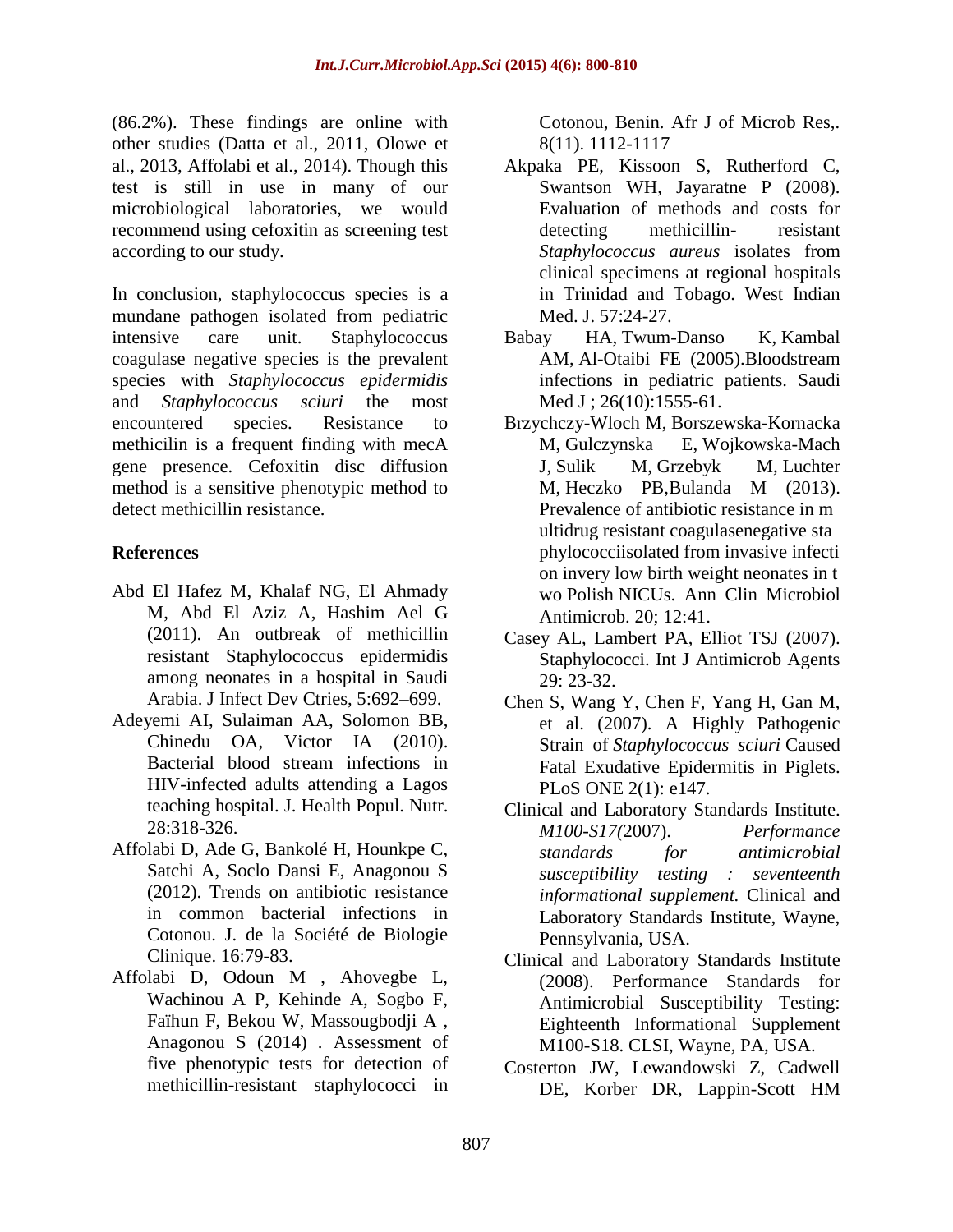(1995). Microbial biofilms. *Ann Rev Microbiol 49*: 711-745.

- Datta P, Gulati N, Singla N, Rani Vasdeva H, Bala K, Chander J, Gupta V (2011). Evaluation of various methods for the detection of meticillin-resistant *Staphylococcus aureus* strains and susceptibility patterns. J. Med. Microbiol. 60:1613-1616.
- Denniston S, Andrew F, Riordan I (2006). *Staphylococcus aureus* bacteraemia in children and neonates: a 10 year retrospective review. J Infection.;53:387–393. doi:
- Diaz LF, Eggerth LL, Enkhtsetseg SH, Savage GM (2008) Characteristics of healthcare wastes. Waste Manag 28: 1219-1226.
- Diaz LF, Savage GM, Eggerth LL (2005). Alternatives for the treatment and disposal of healthcare wastes in developing countries. Waste Manag 25: 626-637.
- Dimitriou G, Fouzas S, Giormezis N, Giannakopoulos I, Tzifas S, Foka A, Anastassiou DE, Spiliopoulou I, Mantagos S (2011). Clinical and microbiological profile of persistent coagulase-negative staphylococcal bacteraemia in neonates. Clin Microbiol Infect, 17:1684–1690.
- Dolapo O, Dhanireddy R, Talati AJ (2014). Trends of *Staphylococcus aureus*  bloodstream infections in a neonatal intensive care unit from 2000- 2009.*BMC Microbiol*, 14:121
- Dumitrescu O, Dauwalder O, Boisset S, Reverdy MÉ, Tristan A, Vandenesch F (2010). *Staphylococcus aureus*  resistance to antibiotics: key points in 2010. Med. Sci. 26:943-949.
- [Geha DJ,](http://www.ncbi.nlm.nih.gov/pubmed/?term=Geha%20DJ%5BAuthor%5D&cauthor=true&cauthor_uid=7929772) [Uhl JR,](http://www.ncbi.nlm.nih.gov/pubmed/?term=Uhl%20JR%5BAuthor%5D&cauthor=true&cauthor_uid=7929772) [Gustaferro CA,](http://www.ncbi.nlm.nih.gov/pubmed/?term=Gustaferro%20CA%5BAuthor%5D&cauthor=true&cauthor_uid=7929772) [Persing](http://www.ncbi.nlm.nih.gov/pubmed/?term=Persing%20DH%5BAuthor%5D&cauthor=true&cauthor_uid=7929772)  [DH](http://www.ncbi.nlm.nih.gov/pubmed/?term=Persing%20DH%5BAuthor%5D&cauthor=true&cauthor_uid=7929772) (1994).Multiplex PCR for identification of methicillin-resistant staphylococci in the clinical laboratory. [J Clin Microbiol.;](http://www.ncbi.nlm.nih.gov/pubmed/7929772?dopt=Abstract) 32(7):1768-72.
- Gheibi S, Fakoor Z, Karamyyar M, Khashabi J, Ilkhanizadeh B, Farzin Asghari-Sana F, Mahmoodzadeh H, Majlesi A (2008). Coagulase Negative Staphylococcus; the Most Common Cause of Neonatal Septicemia in Urmia, Iran. Iran J Pediatr, 5:11-15
- Gould IM, David MZ, Esposito S, Garau J, Lina G, Mazzei T, Peters G (2012). New insights into meticillin-resistant *Staphylococcus aureus* (MRSA) pathogenesis, treatment and resistance. Int. J. Antimicrob. Agents 39:96-104.
- Healy CM, Palazzi DL, Edwards MS, Campbell JR, Baker CJ (2004). Features of invasive staphylococcal disease in neonates. Pediatrics;114:953–961.
- Hira V, Sluijter M, Estevão S, Horst-Kreft D, Ott A, De Groot R, Hermans PW, Kornelisse RF (2007). Clinical and molecular epidemiologic characteristics of coagulase-negative staphylococcal bloodstream infections in intensive care neonates. Pediatr Infect Dis J, 26:607– 612.
- Isaacs D (2003). A ten year, multicentre study of coagulase negative staphylococcal infections in Australasian neonatal units. Arch Dis Child Fetal Neonatal Ed. ;88:F89–F93
- Kuint J, Barzilai A, Regev-Yochay G, Rubinstein E, Keller N, Maayan-Metzger A (2007). Comparison of community-acquired methicillinresistant *Staphylococcus aureus* bacteremia to other staphylococcal species in a neonatal intensive care unit. Eur J Pediatrics.; 166(4):319–325.
- Liljedahl M, Bodin L, Schollin J (2004). Coagulase-negative staphylococcal sepsis as a predictor of bronchopulmonary dysplasia. Acta Paediatr. ; 93:211–215.
- [Lim SJ,](http://www.ncbi.nlm.nih.gov/pubmed/?term=Lim%20SJ%5BAuthor%5D&cauthor=true&cauthor_uid=25030309) [Choi JY,](http://www.ncbi.nlm.nih.gov/pubmed/?term=Choi%20JY%5BAuthor%5D&cauthor=true&cauthor_uid=25030309) [Lee SJ,](http://www.ncbi.nlm.nih.gov/pubmed/?term=Lee%20SJ%5BAuthor%5D&cauthor=true&cauthor_uid=25030309) [Cho YJ,](http://www.ncbi.nlm.nih.gov/pubmed/?term=Cho%20YJ%5BAuthor%5D&cauthor=true&cauthor_uid=25030309) [Jeong](http://www.ncbi.nlm.nih.gov/pubmed/?term=Jeong%20YY%5BAuthor%5D&cauthor=true&cauthor_uid=25030309)  [YY,](http://www.ncbi.nlm.nih.gov/pubmed/?term=Jeong%20YY%5BAuthor%5D&cauthor=true&cauthor_uid=25030309) [Kim HC,](http://www.ncbi.nlm.nih.gov/pubmed/?term=Kim%20HC%5BAuthor%5D&cauthor=true&cauthor_uid=25030309) [Lee JD,](http://www.ncbi.nlm.nih.gov/pubmed/?term=Lee%20JD%5BAuthor%5D&cauthor=true&cauthor_uid=25030309) [Hwang YS](http://www.ncbi.nlm.nih.gov/pubmed/?term=Hwang%20YS%5BAuthor%5D&cauthor=true&cauthor_uid=25030309)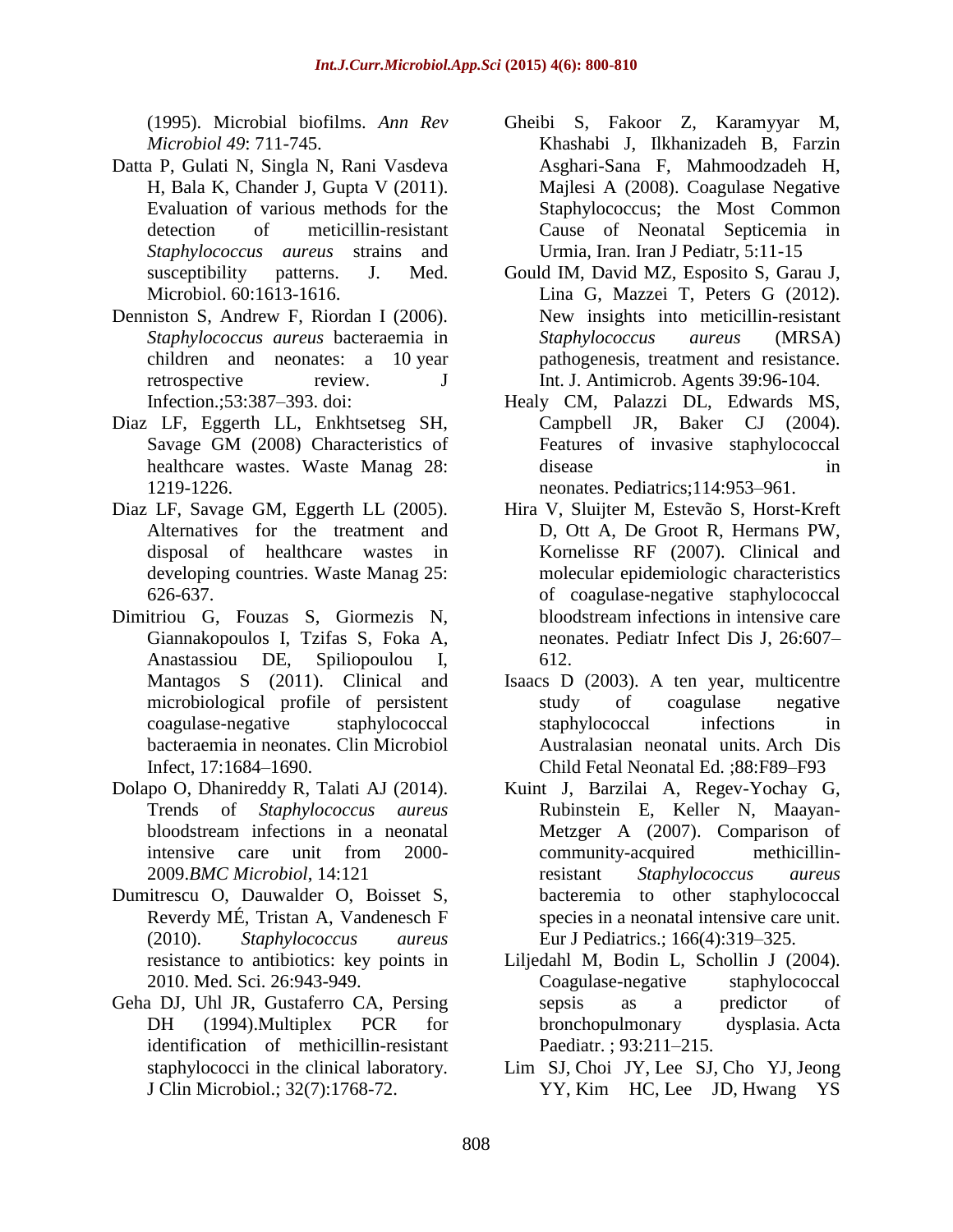(2014). Intensive care unit-acquired blood stream infections: a 5-year retrospective analysis of a single tertiary care hospital in Korea. [Infection;](http://www.ncbi.nlm.nih.gov/pubmed/25030309) 42(5):875-81.

- Majouri D, Touati A, Achour W, Bouchami O, Ben Hassen A (2007). Comparison of phenotypic methods with PCR to screening methicillin resistance in coagulase negative staphylococci. Pathol. Biol. 55:361-365.
- Maniatis T, Fritsch EF, Sambrook J: *Molecular Cloning: a Laboratory Manual*
- Marino CGG, El-Far F, Barsantii-Wey S, Medeiros EAS (2001). Cut and puncture accidents involving health care workers exposed to biological materials. Braz J Infect Dis 5: 235-242.
- Mittendorf R, Roizen N, Moawad A, Khoshnood B, Lee KS (1999). Association between cerebral palsy and coagulase-negative

staphylococci. Lancet. ;354:1875–1876.

- Mohanasoundaram KM, Lalitha MK (2008). Comparison of phenotypic versus genotypic methods in the detection of methicillin resistance in *Staphylococcus aureus*. Indian J. Med. Res. 127:78-84
- Monsen T, Olofsson C, Rönmark M, Wiström J (2000). Clonal spread of staphylococci among patients with peritonitis associated with continuous ambulatory peritoneal dialysis. Kidney Int 57: 613–618.
- Olowe OA, Kukoyi OO, Taiwo SS, Ojurongbe O, Opaleye OO, Bolaji OS, Adegoke AA, Makanjuola OB, Ogbolu DO, Alli OT (2013). Phenotypic and molecular characteristics of methicillinresistant *Staphylococcus aureus* isolates from Ekiti State, Nigeria. Infect. Drug Resist. 6:87-92.
- Pereira EM, Schuenck RP, Malvar KL, Iorio NL, Matos PD, Olendzki AN, Oelemann WM, Dos Santos KR (2010).

Staphylococcus aureus, Staphylococcus epidermidis and Staphylococcus haemolyticus: methicillin-resistant isolates are detected directly in blood cultures by multiplex PCR. Microbiol Res, 165:243–249.

- [Pereira](http://www.ncbi.nlm.nih.gov/pubmed/?term=Pereira%20VC%5Bauth%5D) V C, [D F M Riboli,](http://www.ncbi.nlm.nih.gov/pubmed/?term=Riboli%20DF%5Bauth%5D) and [M de L](http://www.ncbi.nlm.nih.gov/pubmed/?term=da%20Cunha%20Md%5Bauth%5D)  [Cunha](http://www.ncbi.nlm.nih.gov/pubmed/?term=da%20Cunha%20Md%5Bauth%5D) (2014). Characterization of the clonal profile of MRSA isolated in neonatal and pediatric intensive care units of a University Hospital Ann Clin Microbiol Antimicrob.; 13: 50.
- Perl TM, Cullen JJ, Wenzel RP, Zimmerman MB, Pfaller MA, Sheppard D, Twombley J, French PP, Herwaldt LA; Mupirocin and The Risk Of *Staphylococcus aureus* Study Team (2002). Intranasal mupirocin to prevent postoperative *Staphylococcus aureus*  infections. N Engl J Med 346: 1871-7.
- Qu Y, Daley A, Istivan T, Garland S, Deighton M (2010). Antibiotic susceptibility of coagulase -negative staphylococci isolated from very low birth weight babies: comprehensive comparisons of bacteria at different stages of biofilm formation. Ann Clin Microbiol Antimicrob, 9:16.
- Raad I, Alrahwan A, Rolston K (1998). *Staphylococcus epidermidis:* emerging resistance and need for alternative agents. Clin Infect Dis 26: 1182-1187.
- Reddy EA, Shaw AV, Crump JA (2010). Community-acquired blood stream infections in Africa: a systematic review and meta-analysis. Lancet Infect. Dis.10:417-432
- Seydi M, Sow AI, Soumaré M, Diallo HM, Hatim B, Tine R, Diop BM, Sow PS (2004). *Staphylococcus aureus*  bacteremia in the Dakar Fann University Hospital. Med. Mal. Infect. 34:210-215.
- Sloos JH, Dijkshoorn L, Vogel L, Van Boven CPA (2000). Performance of phenotypic and genotypic methods to